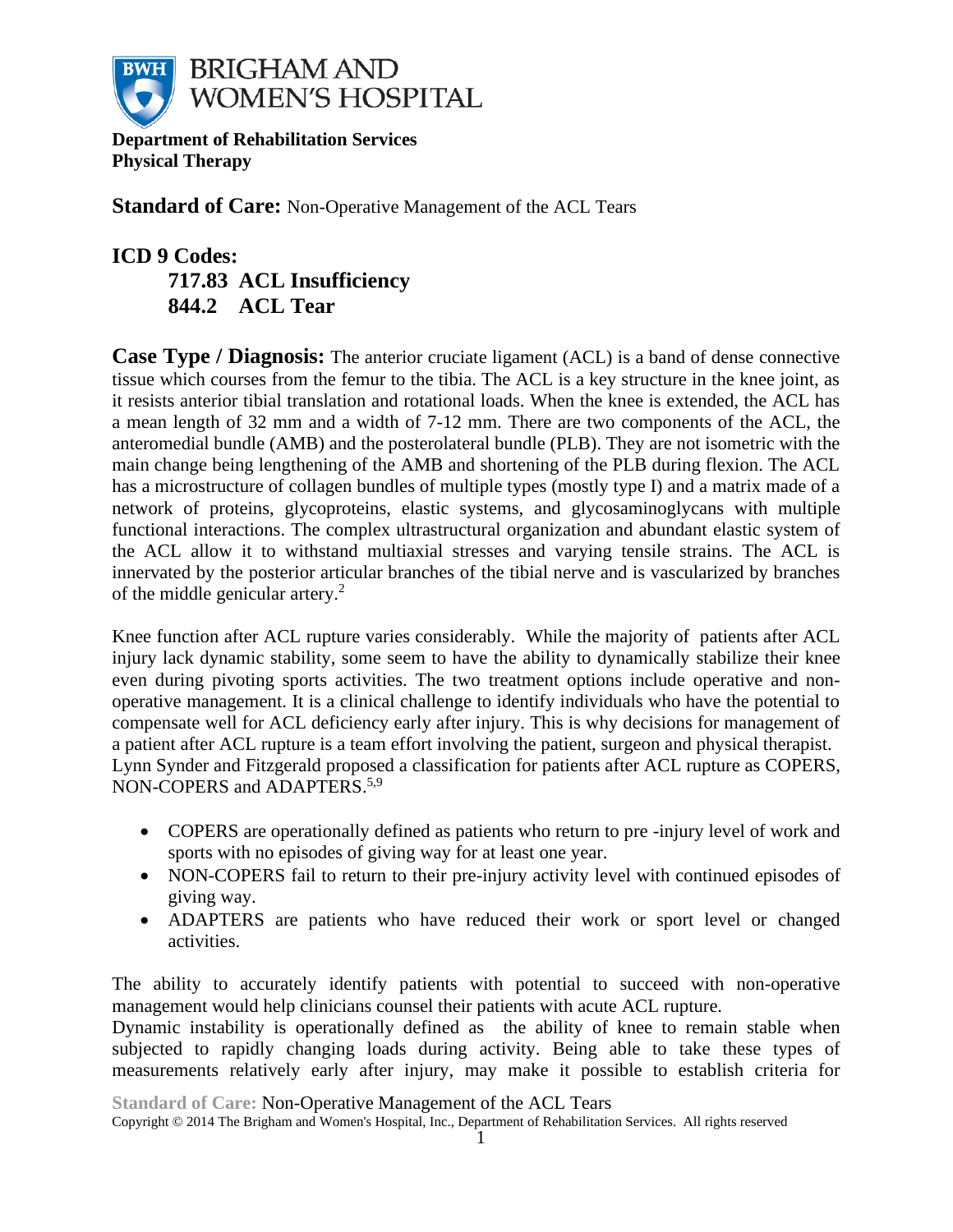identifying patients who have reasonable chance to succeed in returning to high level physical activity with non-op treatment.

The Delware and Norwegian group proposed an algorithm to classify patients into potential copers and non-copers. The algorithm would be as follows: a patient with a history of an ACL injury would have an MRI to rule out any other ligament injury. If the patient has no other injury, the patient would be referred for physical therapy (PT). The patient would be on a PT program for pain and effusion management, joint mobility, muscle performance, and weight bearing. Once the patient's impairments are resolved, a screening test can be administered. After scoring on the screening test, the patients can be classified as either potential copers or non-copers.<sup>7,8</sup>

Criteria for administering the screening test included: within 6 months post injury, no evidence of knee joint effusion, no evidence of gait abnormalities, full passive range of motion at the knee, no knee lag with active SLR, and tolerance for single leg hopping on the involved limb with no pain.

The screening test includes the Unilateral Hop Tests (single, timed hop test) and self-assessment questionnaires, episodes of knee giving way (with effusion), Knee Outcome Survey ADL Scale, Global Rating of Knee Function.<sup>7,8,9,13</sup>

The proposed algorithm is the latest literature on assessing potential copers vs. non-copers; however, the algorithm had low sensitivity and specificity of 44.1. Of those that were initially classified as potential copers (15 out of 25), 60% were true copers. Out of 25 patients who were potential non copers, only 8 were true non-copers. Hence a negative predictive value of 30%, therefore 70% were classified as potential non copers were true copers. This means that both potential copers and non copers are rehab candidates and a potential non-coper could become a true coper at one year. $13$ 

Given the differential response to ACL injury, implementation of a clinical decision making algorithm discriminates operative vs non-operative candidates, copers vs non copers, and improves predicting the probability of safe, successful return to pre-injury levels. Screening identifies short-term outcomes.

Other factors to consider in predicting copers vs noncopers:<sup>9,5</sup>

- In comparison to male athletes, female athletes exhibit neuromuscular characteristics that suggest that they may not be able to compensate for ACL deficiency. Females produce less muscle stiffness, recruit quadriceps (ACL antagnist) prior to hamstrings (ACL agonist), and have delayed hamstring reactions in response to anterior stress to the ACL.
- Age related changes in neuromuscular performance have been documented and include decreases in joint position sense, slower response time, slower time to peak torque, and regression in neuromuscular function.
- If the patient has the time to rehab
- Patient goals to return to level I sports
- Patient activity level prior to injury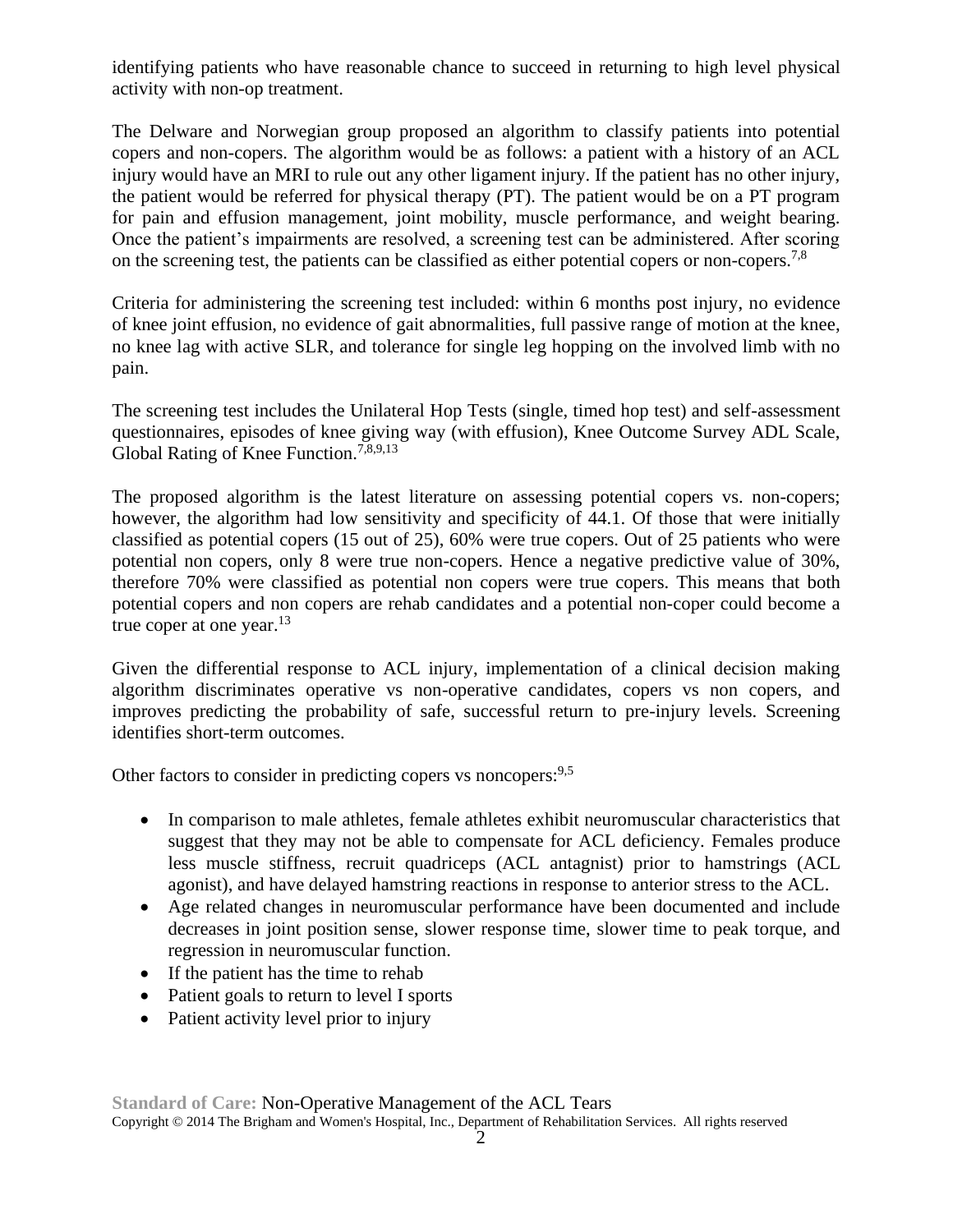In conclusion, we still do not have an optimal set of criteria to correctly assign individuals with an ACL tear to the correct treatment after injury. No single outcome measure is sufficient to determine functional status of individuals after an ACL tear. A collaboration of tests is recommended. Treatment options based on screening exam should be done with caution.

# **Indications for Treatment1,4,5:**

- Need to return to physically demanding activity in the short term. For example, an Athlete who has exhausted eligibility, who needs to demonstrate worthiness for athletic scholarships or athletes who wish to play through the season.
- Construction workers or laborers who wish to postpone surgery until busy season is over.
- General population who has self elected non-operative management.
- Individuals who are >40 years with low level of activities or those who are willing to modify their activities.

# **Contraindications / Precautions for Treatment:**

- Multidirectional instability, multiple ligament injuries, meniscal tear, full thickness articular cartilage lesions, full thickness chondral defect
- Post injury reaction with an extended inflammatory response

# **Evaluation:**

**Medical History**: To review the necessary medical history, a thorough inspection of the patient's medical record and the past medical history form should be completed.

**History of Present Illness**: Discussion should begin with a description of the original trauma and when it occurred. ACL injuries typically will result in immediate swelling over the next 24-48 hours. Does the patient report of continued instability? How many episodes of giving way with resultant increase in edema have occurred since the onset of injury?

**Social History**: A thorough, in depth review of the patient's current activity level is critical to examination of this patient population. The question must be answered as to what your patient's needs will be from a functional and recreational standpoint. Is your patient sedentary or actively involved in sports? Is there a timeline that must be kept for the patient's participation in sports? Does he or she have any hobbies that have higher physical demands? What type of vocational needs does your patient have? For example, the patient who is a construction worker will have higher physical demands placed on the injured leg than a receptionist. Finally, does the patient's occupation allow them to participate in the demands of a rehabilitation program from a non-operative or an operative standpoint?

**Medications:** A review of the medication list should be examined on the past medical history form and within the patient's medical record. Within this patient population, attention should be primarily given to the current or past use of anti-inflammatory medication.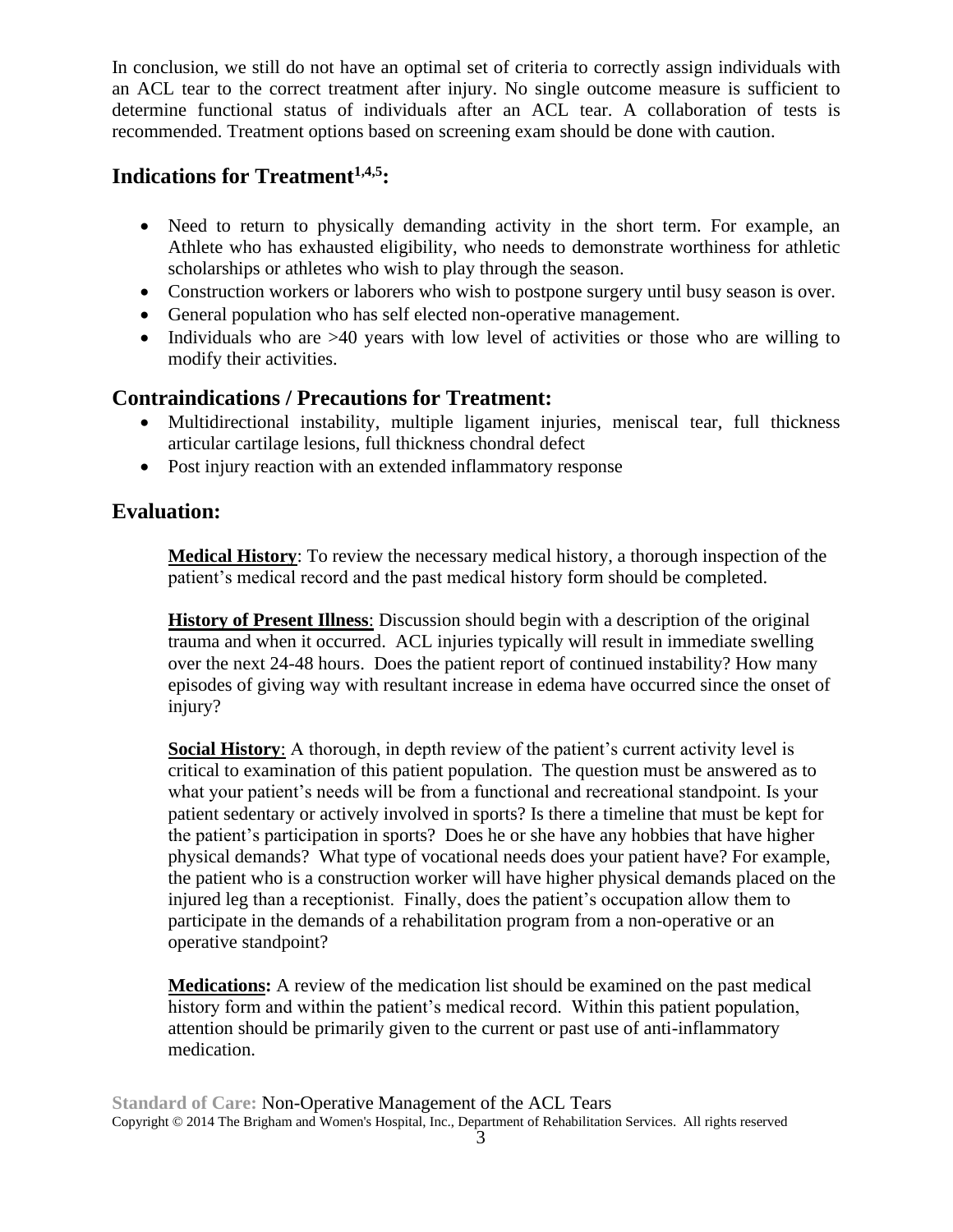#### **Examination**

**Pain:** Pain is typically measured on a visual analogue scale (VAS) from 0 to 10 with 0 representing no pain and 10 representing the worst pain. Information should be gathered on the patient's current, worst, and least pain level. Aggravating and alleviating factors should be identified.

**Palpation:** Palpation should occur about the entire knee over superficial structures while noting irritability and any presence of edema.

**Girth Measurements:** circumferential measurements for knee edema and possibly for muscle atrophy.

**ROM:** Due to the high levels of regional interdependence for the knee and lower extremity, active and passive range of motion should be gathered specifically at the knee and hip. Typically, ROM of the foot and ankle will be screened and only specifically measured if there is a lack of range from the normal limits.

**Strength:** Lower quarter strength should be measured via manual muscle testing (MMT). For patients with higher levels of strength, hand held dynamometry can be a more objective means of capturing strength and side-to-side differences. A subjective assessment can also be made on the quality of quadriceps contraction (e.g. good, moderate, fair, poor).

**Sensation:** Lower quarter sensation will typically be measured via light touch.

#### **Balance:**

- Single leg stance
- Rhomberg
- Star excursion balance test

### **Special Tests:**

- Step down test
- $\bullet$  ACL
	- o Lachman
	- o Anterior Drawer
	- o Pivot Shift
- PCL
	- o Posterior Drawer
- MCL/LCL
	- o Varus/Valgus stress at 0° and 30° of flexion
- Meniscus
	- o Thessaly
	- o McMurray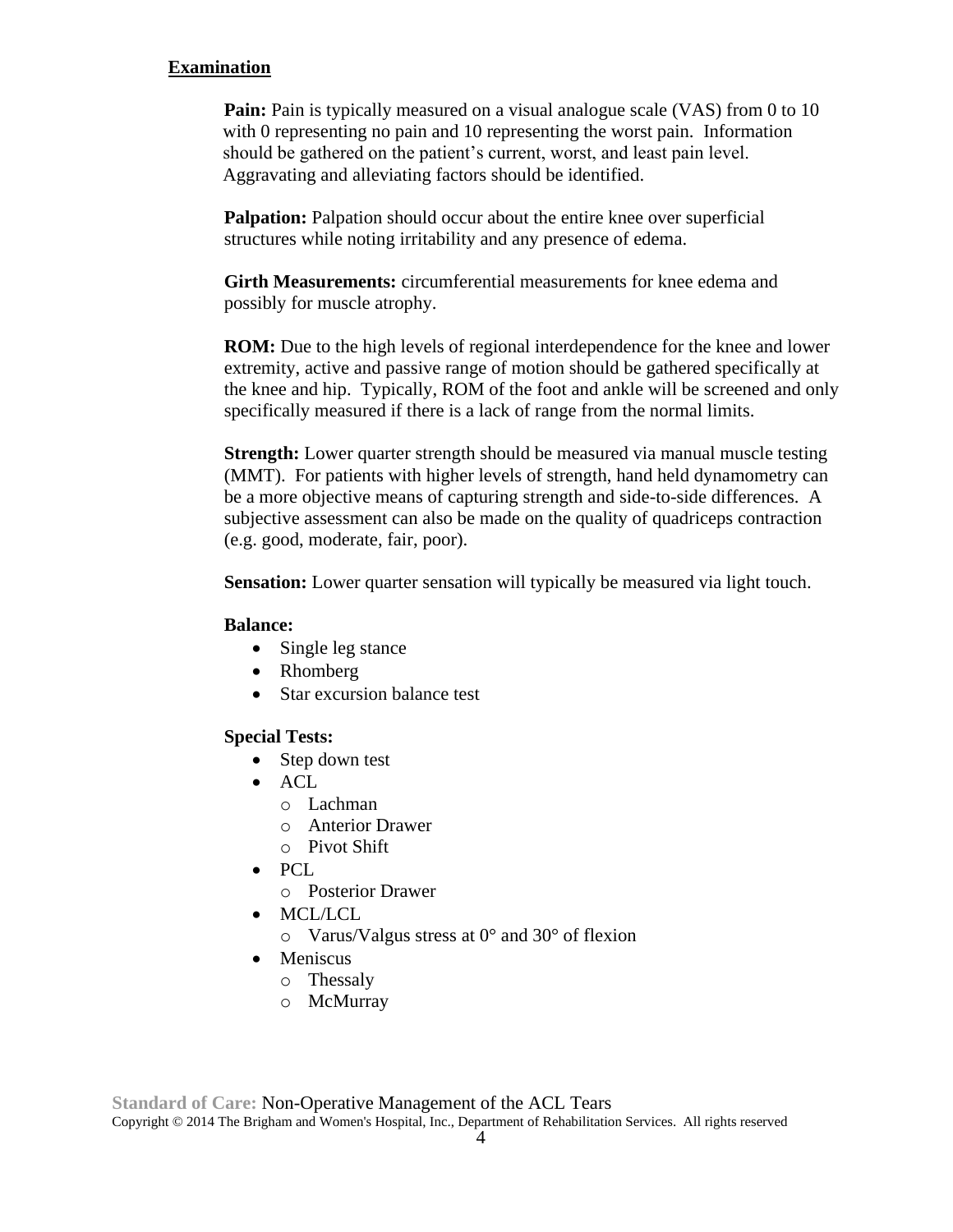### **Hop Tests:**

- Hop tests are inexpensive, require little time, and use the opposite limb as the control.
- Administered with the patient once she has reached certain milestones including:
	- o Full, pain-free ROM
	- o No joint effusion
	- o Ability to hop on a single leg without pain
	- Ouadriceps strength greater than or equal to 75% on uninvolved side<sup>5</sup>
- Patient performs 2 practice trials and 2 test trials on both limbs. The hop tests are performed on a 6-m strip and include:
	- o Single leg hop for distance
	- o Cross over hop for distance
	- o Triple hop for distance
	- $\circ$  6-m timed hop<sup>7,8</sup>

### **Functional Outcomes:**

KOS-ADLS has been established as a valid and reliable tool for evaluating changes in knee function over time. The ADLS is a 14 item scale that queries patients about how their knee symptoms effect their ability to perform general daily activities (6 items) as well as how their knee condition effects their ability to perform specific functional tasks (8 items). Each item is scored 0-5 with 5 indicating "no difficulty" and 0 representing "unable to perform". The highest possible score is 70. The scores of all items are summed, divided by 70, and then multiplied by 100 to give an overall ADLS percent rating. Higher percentages reflect higher levels of functional ability. This scale would be appropriate for patients who either do not participate in sports or recreational activities or for those who have not yet progressed to performing these activities.

Global rating of knee function is used to assess the patient's overall perception of his or her knee function. Patients rate knee function based on his or her current level of knee function on scale of 0-100%. One could also use the VAS and ask them to rate 0-100%.

### **Differential Diagnosis**:

- PCL tear/rupture
- Meniscal tear
- MCL/LCL sprain or rupture
- Fracture
- Muscle strain

## **Assessment:**

## **Problem List**

- Pain
- Impaired Strength:
	- o VMO atrophy or weak quadriceps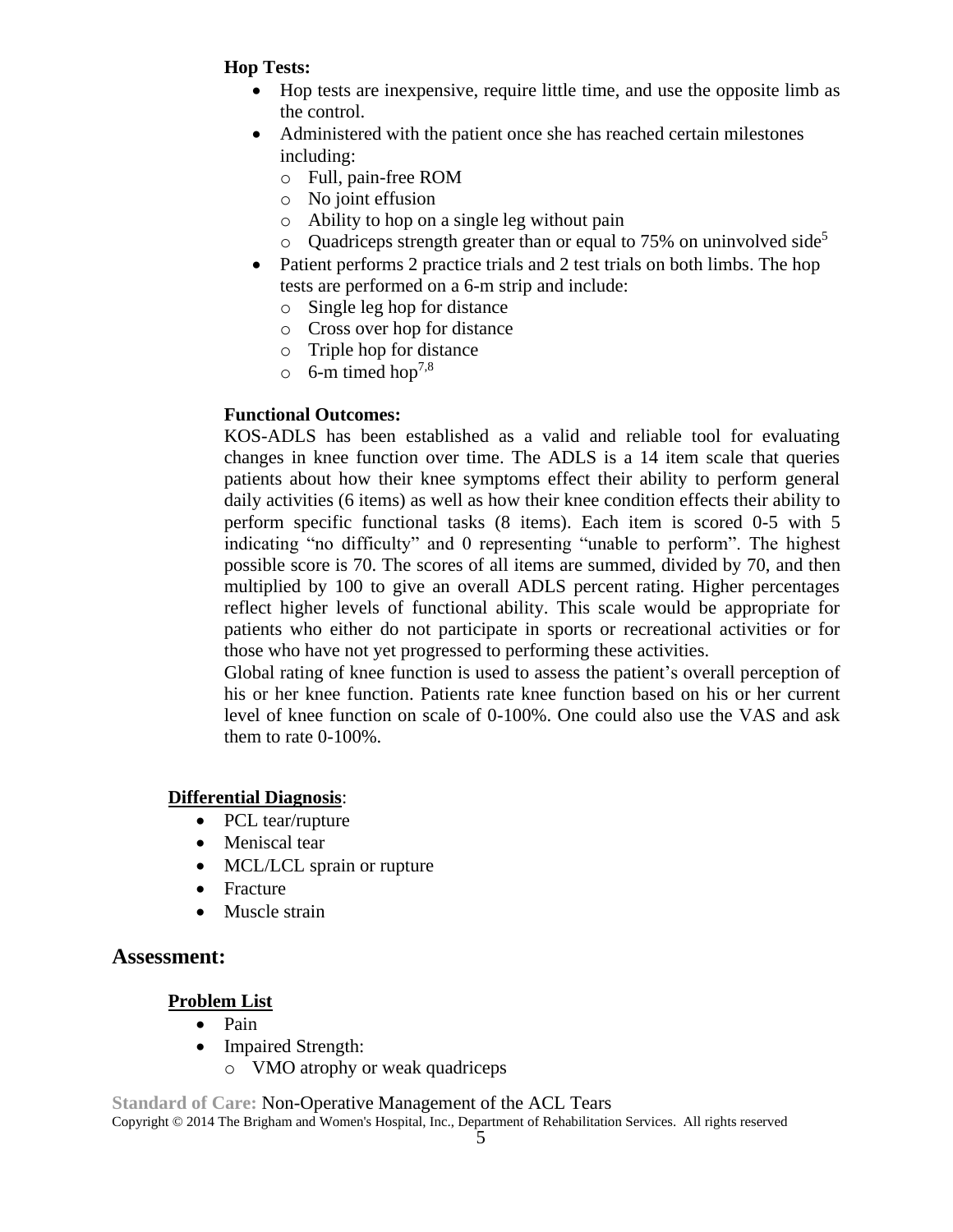- o Hamstrings
- o Hip extensors
- o Hip abductors
- o Hip internal/external rotators
- o Ankle muscles
- Impaired knee ROM
- Impaired Edema
- Impaired Balance/Proprioception: Knee instability
- Impaired Joint Mobility:
	- o Patellar joint mobility
	- o Tibio-femoral joint mobility
- Impaired muscle length:
	- o Quadriceps positive Ely test
	- o Hamstrings positive 90/90 test
	- o Gastrocnemius
	- o Iliotibial band
- Gait: Antalgic gait
- Function: Single leg hop testing compared to unaffected limb
- Functional Outcome scales: Knee Outcome Survey Activities of Daily Living Scale (KOS-ADLS), Lower Extremity Functional Scale, The International Knee Documentation Committee Subjective Knee Form (IKDC2000)

### **Prognosis**:

The patient's prognosis depends on a number of factors including concomitant injuries (MCL/PCL/meniscus), level of knee instability/degree of tear, patient goals, activity level, and patient age. Meunier et al<sup>11</sup> found in a 15 year follow-up that individuals following ACL injury initially treated conservatively had significantly more mensici injuries and that status of the meniscus was the most important indicator of developing osteoarthritis. They concluded that ACL repair can reduce risk of secondary meniscus tears. They, however, found no significant difference in osteoarthritis outcome or activity level between groups who got conservative management versus surgical repair. Neuman et al<sup>15</sup> concluded that individuals with ACL injury who are willing to moderate activity level should consider non-operative treatment**.** They additionally concluded that meniscal integrity is a clear risk factor for osteoarthritis. Additional studies looking at nonoperative versus operative management of ACL injury have found that there is a good prognosis for individuals treated conservatively in terms of activity level, development of osteoarthritis, and self-reported function. 10,14,6 However, it was concluded that those individuals who did not undergo surgery had modified their activity levels and did continue to have increased knee laxity compared to operative groups.<sup>10,14,12</sup>

Studies have additionally shown that individuals with ACL injury who undergo preoperative rehabilitation or non-operative management can gain strength and function with a potential for good functional improvement.<sup>13</sup> Eitzen et al<sup>3</sup> found that preoperative quad strength was the most important predictor of knee function 2 years after surgery. Eitzen et al <sup>3</sup> found that a short term progressive exercise program is well tolerated and concluded that it should be included in early ACL rehabilitation to improve knee function prior to surgery or for non-operative management.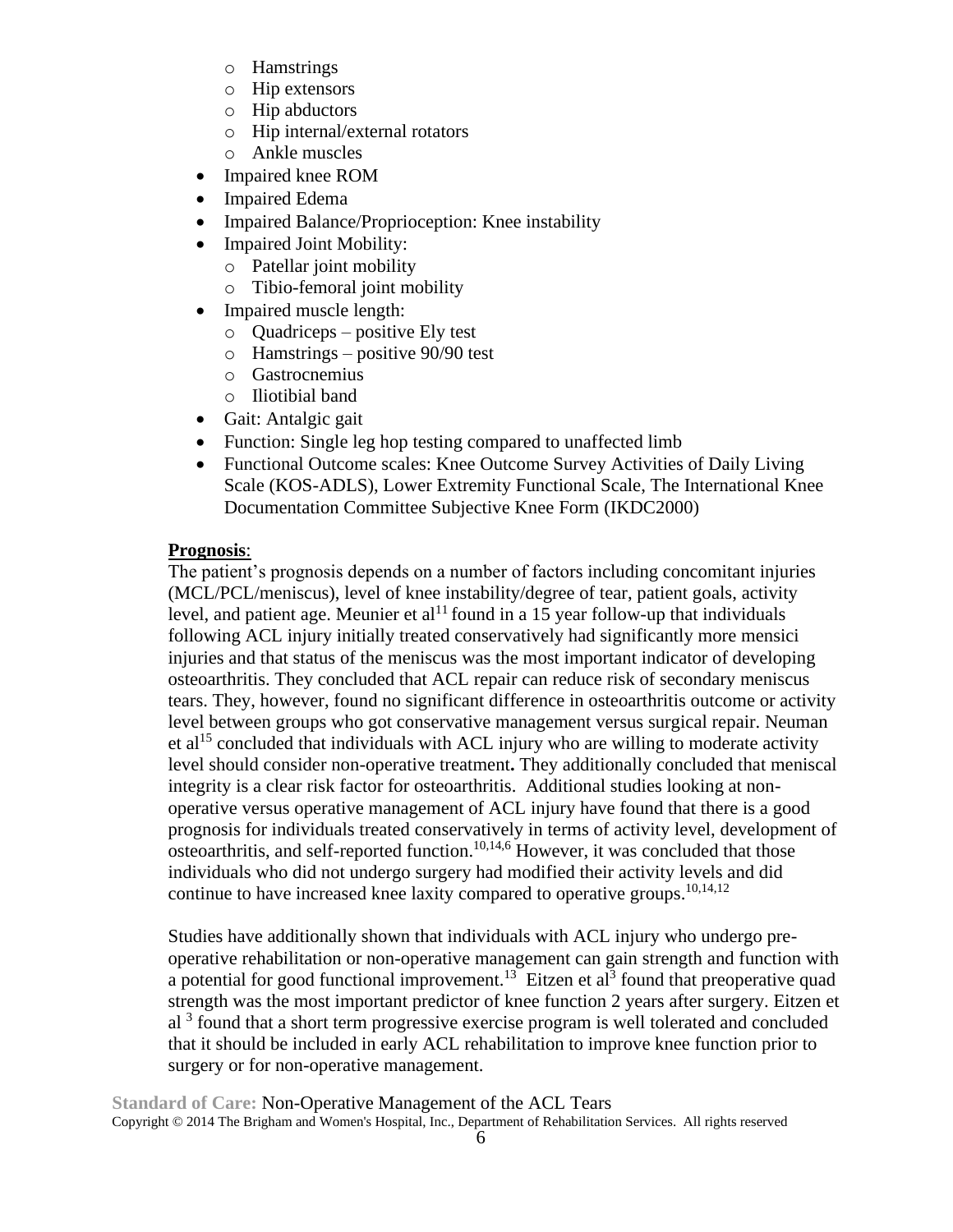**Goals** (Measurable parameters and specific timelines to be included on eval form)

- 1. Independent with home exercise program including understanding of open versus closed chain quadriceps strengthening
- 2. Avoid patella femoral pain
- 3. Restore muscle strength throughout lower extremity to 5/5 via MMT in 8-12 weeks.
- 4. Ambulation without a device or deviation 3-4 weeks
- 5. Full knee A/PROM in 3-4 weeks
- 6. Single leg hop testing to within 80% of the unaffected limb
- 7. No edema
- 8. No pain
- 9. Function/return to full ADL's in 6 weeks
- 10. Return to sports activity with or without brace 12 weeks
- 11. No episodes of knee giving out

#### **Age Specific Considerations:**

Longer recovery time can be expected for older individuals secondary to slower healing characteristics in this population. Older individuals are typically not participating in higher-level activities that would require strong knee stability and therefore it may not be necessary to undergo surgical repair. On the other hand, a younger individual who is involved in sports requiring significant knee stability such at cutting and pivoting, may benefit from surgery. In either case, prior activity level and patient goals of returning to those activities should be considered.

### **Treatment Planning / Interventions**

| <b>Established Pathway</b>  | Yes, see attached. | _X_ No |
|-----------------------------|--------------------|--------|
| <b>Established Protocol</b> | Yes, see attached. | X No   |

#### **Interventions most commonly used for this case type/diagnosis.**

#### **PHASE I: INITIAL PHASE**

#### **Goals:**

- Control and reduce pain, inflammation, edema and joint effusion
- Restore full active and passive range of motion
- Restore patellar mobility
- Reestablish quadriceps muscle activation
- Improve flexibility
- Restore normal gait on level surfaces
- Eliminate instability
- Educate patient on rehabilitation progression and home exercise program (HEP)

**Standard of Care:** Non-Operative Management of the ACL Tears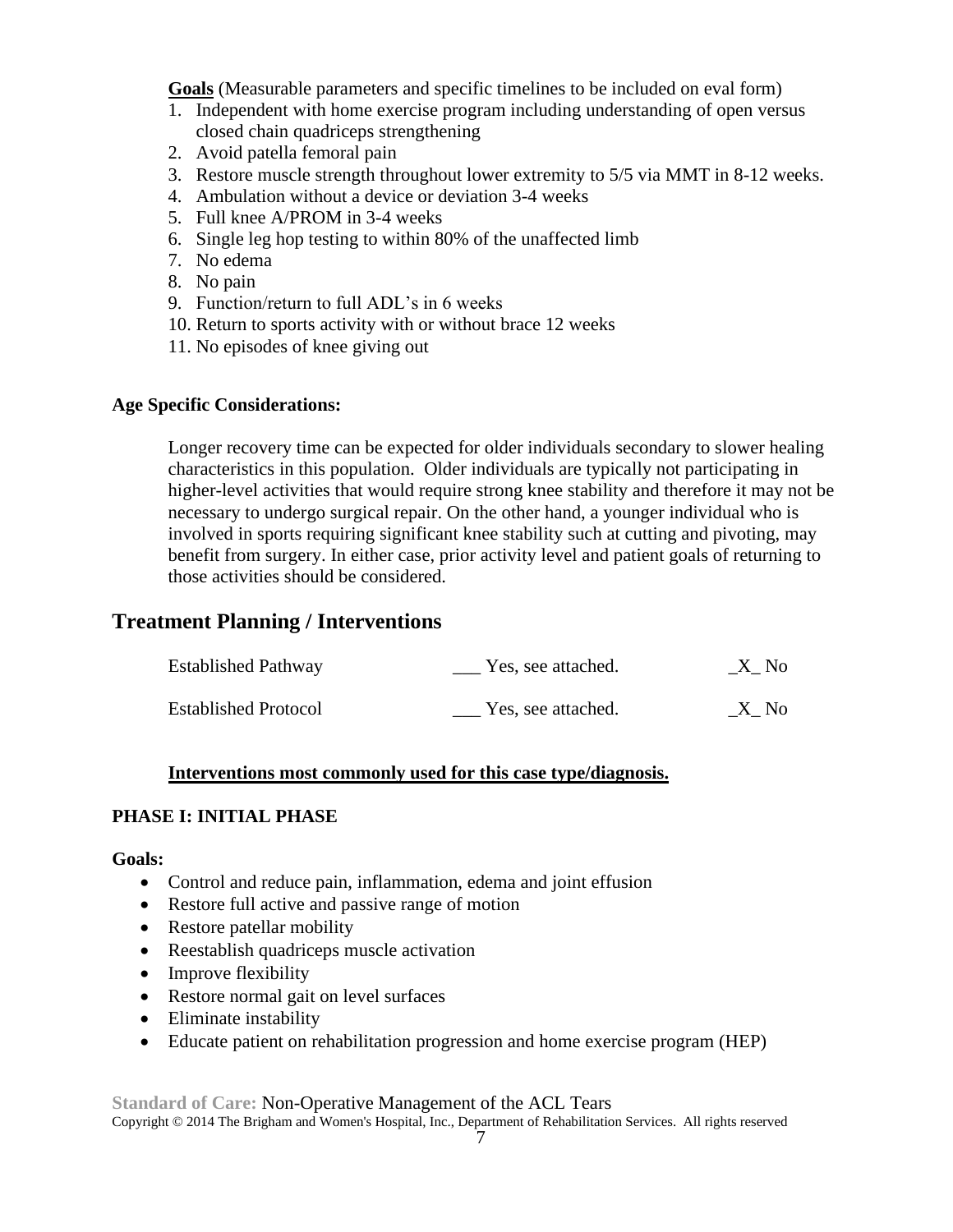### **Contraindications / Precautions for Treatment:**

- Activities that result in continued locking of the knee
- Continued episodes of giving way
- Continued / worsening of pain and / or edema with progressed physical therapy

### **Interventions:**

#### Modalities

- Cryotherapy
- Electrical Stimulation
	- o TENS for pain control
	- o NMES to strengthen the VMO

### Gait Training

- Assistive device prescription fitting and training if applicable
- Brace prescription fitting and training if applicable
- Stair training

#### Range of Motion

Passive, active assistive and active flexion and extension of the knee

#### Therapeutic Exercises

- Progress from open chain to closed chain
- Stretching
	- o Hamstrings
	- o Quadriceps
	- o Gastrocnemius
	- o Iliotibial band
- Ouad sets
- Heel slides
- Straight leg raises (SLR) all planes
- Hip abduction supine and sidelying (clamshells)
- Bridging
- Stationary bicycling
- Closed chain
	- o Leg press / Total gym
	- o Theraband
	- o Mini squats
	- o Heel raises

### Patellar mobilizations

### Patient Education

- HEP
- Instruction in pain control, ways to minimize inflammation and edema
- Activity level modification

**Standard of Care:** Non-Operative Management of the ACL Tears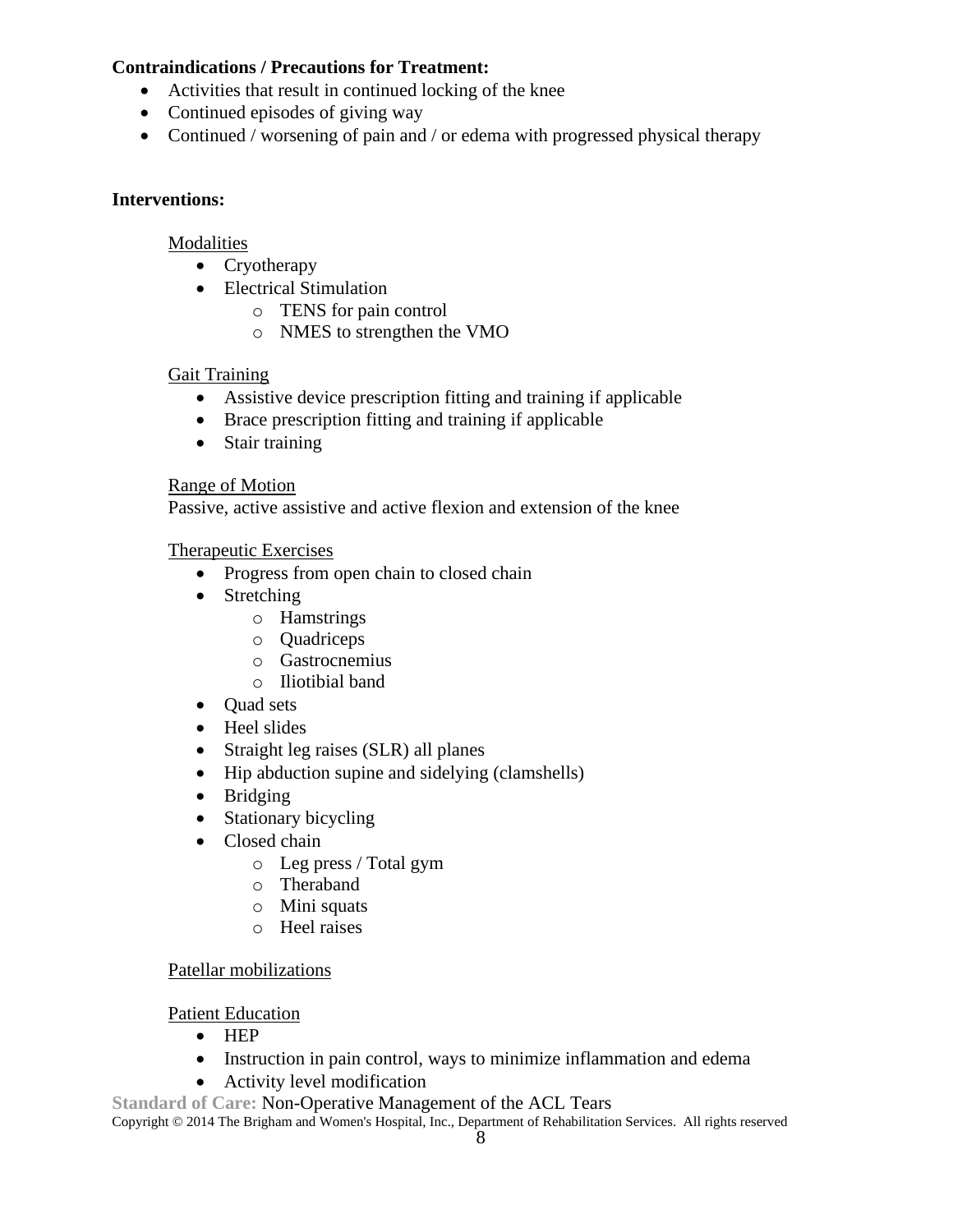• Donning and doffing of brace (if applicable to the patient)

Aquatic therapy (if available):

- Ambulation in shallow end
- Deep water aqua jogging

### **Criteria for advancement to Phase II**:

- Good quad set, SLR without extension lag
- Full knee ROM
- Edema and pain well controlled
- No signs of active inflammation
- Normal gait on level surfaces

### **PHASE II: PROGRESSIVE STRENGTHENING**

### **Goals:**

- Maintain ROM and flexibility
- Restore muscle strength
- Increase proprioception and neuromuscular responses
- Restore normal gait with stair climbing

### **Progressive Therapeutic Exercises:**

- Continue with range of motion, stretching and flexibility exercises as appropriate for the patient
- Quadriceps strengthening progress as tolerated:
	- o mini squats
	- o wall sits
	- o squats (BOSU and reverse BOSU)
	- o step ups /downs (forward and laterally)
	- o lateral step overs
	- o leg press / total gym (90 to 20 degrees) progress to unilaterally
	- o lunges (forward and reverse)
- Progressive hamstring, hip and calf strengthening
	- o Hamstring curls
		- Gradually add resistance to open chain (ankle weights)
		- On Physio ball
	- o Lateral gait with theraband
	- o Crab walking
	- o Monster walks
	- o Side lunges
	- o Heel raises on leg press machine / Total gym
	- o Scooter
	- o Single leg balance/proprioception work (progress uneven surfaces)
		- Ball toss
		- Balance beam
		- Mini trampoline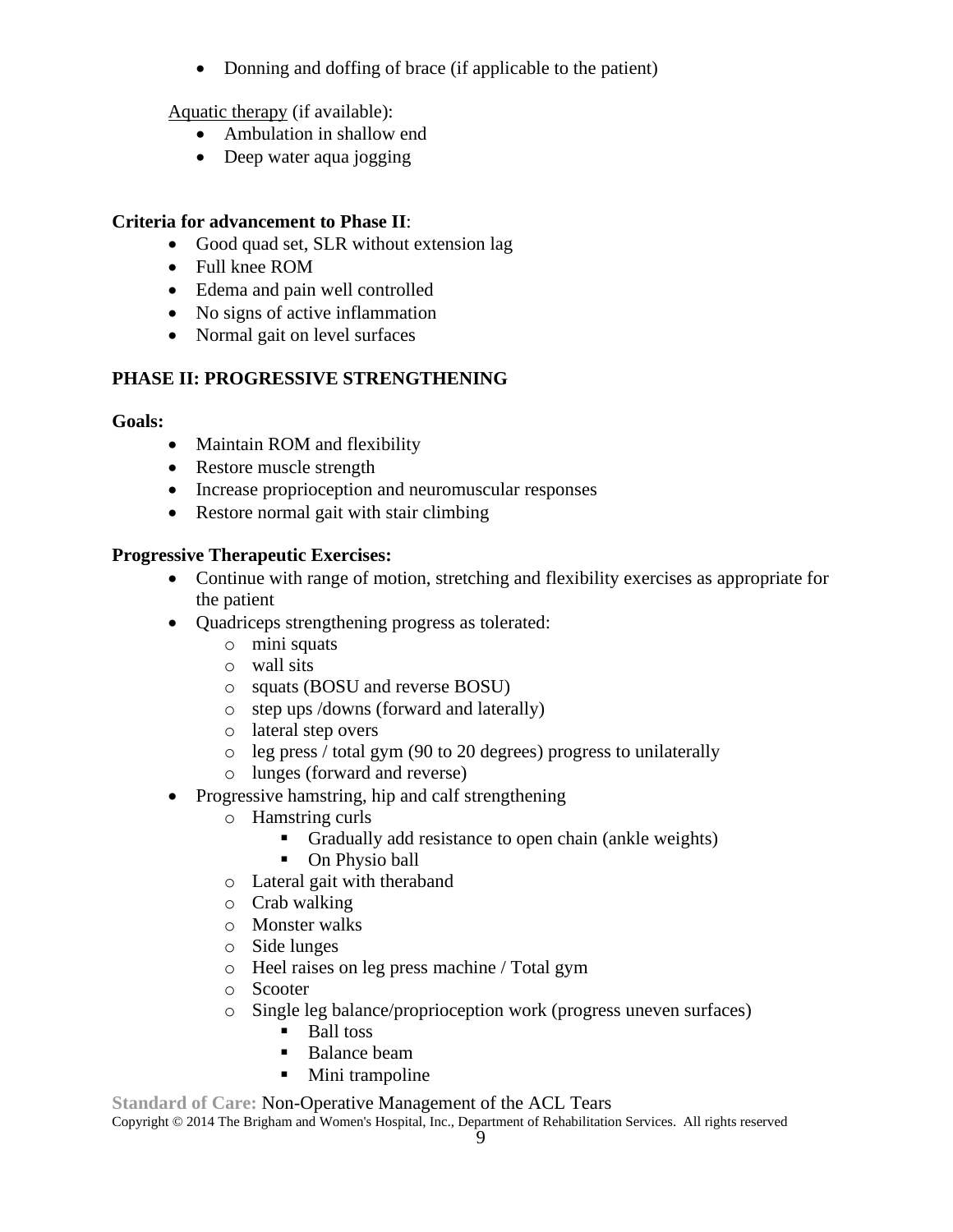- o Single limb dead lifts
- Stationary bicycling (progress intensity and duration)
- Elliptical machine
- Aquatic therapy if available:
	- o Jogging in shallow end (waist deep)

# **Criteria for advancement to Phase III:**

- Tolerance of Phase II exercises without adverse events or swelling
- Sufficient strength and proprioception to initiate agility activities
- No signs of active inflammation
- No episodes of knee buckling

## **PHASE III: PROGRESSIVE STRENGTHENING, PROPRIOCEPTIVE, PLYOMETRIC AND RETURN TO SPORT TRAINING AND EXERCISE**

## **Goals:**

- Progressive strengthening
- Maintain ROM and flexibility
- Restore neuromuscular responses with plyometrics and advanced proprioceptive exercises
- Return to running
- Safe return to work and/or sport activities (with MD clearance if applicable)
- Quadriceps and hamstring strength to 85% of uninvolved leg per isokinetic strength test (if available)
- Single leg hop tests 85% of uninvolved leg
- Patient education with regard to potential limitations and activity modifications
- Patient education regarding sports bracing if applicable

## **Progressive Therapeutic Exercises:**

- Continue with stretching and flexibility exercises as appropriate for the patient
- Progressive quadriceps and hamstring strengthening from phase II

## **Plyometric Exercises:**

- Double leg progressing to single-leg hops and drills with knee over toe position
	- o Forward/backward and lateral hops
	- o Side to side hops
	- o Box jumping (progress height of box)
- Power slide
- Lateral shuffle
- Slalom running: in/out of cones and/or figure of 8 running
- Cutting activities
- Agility ladder drills
- Split lunges
- Karaoke (crossover steps)
- Shuttle running

**Standard of Care:** Non-Operative Management of the ACL Tears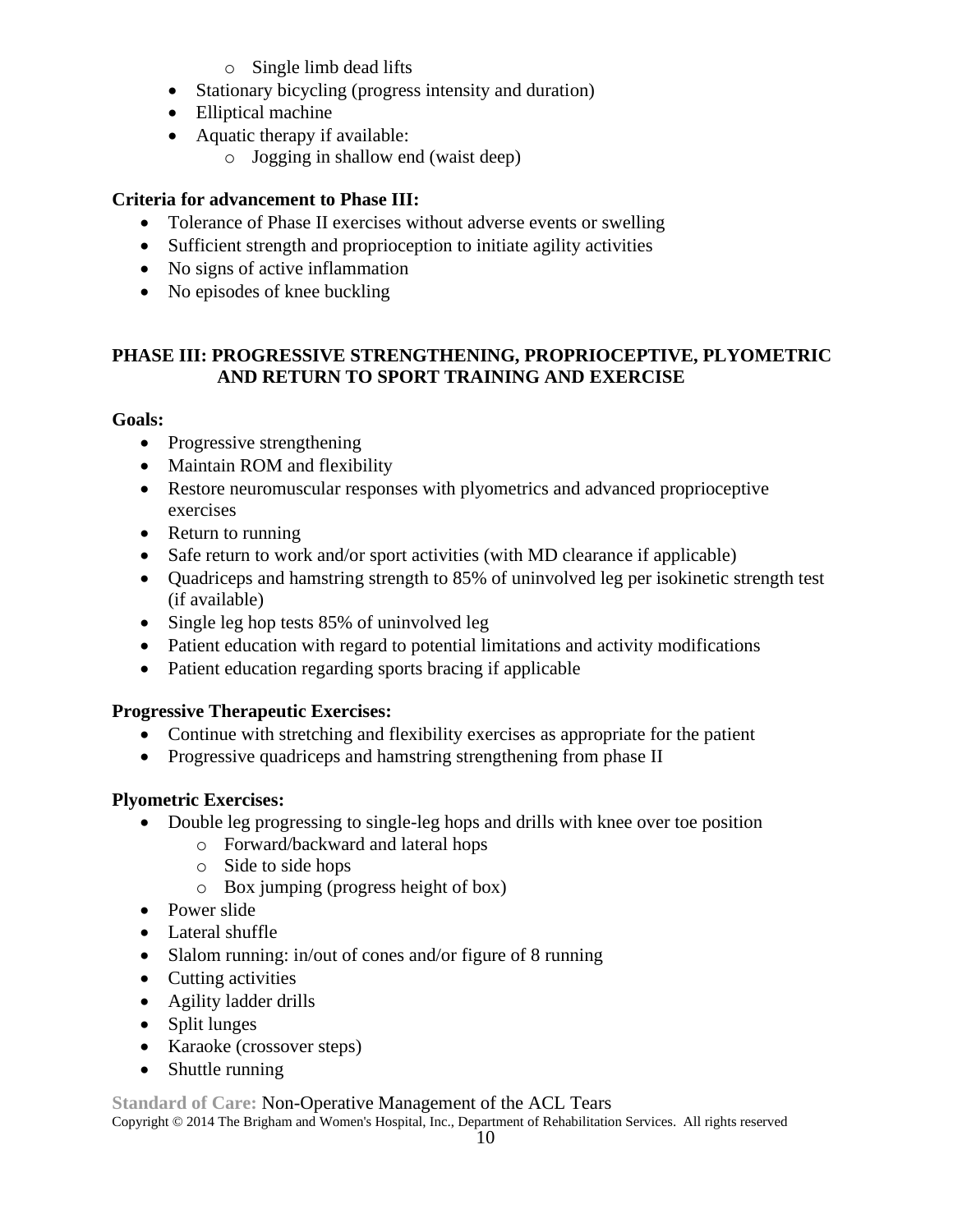• Sport specific drills as appropriate for patient

## **Proprioceptive and Perturbation Exercises:**

- Squat progression: Progress from double leg to single leg and from level surface to foam; Dynadisc; BOSU; rocker board; half foam roll etc.
- Single leg stance on foam; BOSU; rocker board; rollerboard; dynadisc. Adding in ball toss (forward and lateral). Progress with weighted ball. Progress with eyes open to closed.
- Star excursions
- Single leg dead lifts with ball (progress weight of ball; progress surface)
- Perturbation training: Double progressing to single leg stance on rocker board and/or roller board (first uninvolved leg on same height platform progressing to single leg stance on roller board.) Manual perturbations added in the medial/lateral, anterior/posterior and diagonal directions. Progress from eyes open to closed.

**Frequency & Duration:** 1-2 times per week.

### **Recommendations and referrals to other providers.**

### **Re-evaluation**

Standard Time Frame- 30 days or less if appropriate

Other Possible Triggers- A significant change in signs and symptoms, new orthotics may trigger a gait assessment, change in medication for iontophoresis etc.

## **Discharge Planning**

### **Commonly expected outcomes at discharge**:

- Normal muscle strength
- Normal knee ROM
- Normal knee joint mobility
- Improved functional outcome scores
- Patient will return to pre-injury activities with modifications as appropriate. For example, if the patient continues to have some symptoms of knee instability, he/she may have to avoid sports requiring pivoting/cutting activities or compete at a less competitive level. The patient may have to use a functional knee brace for additional support during sport or recreational activities.

### **Transfer of Care**:

- If there is limited improvement, ongoing instability, ongoing swelling, and/or continued pain, return patient to referring physician for further medical management.
- If patient is doing well and has met all goals, discharge to independence with a home exercise program.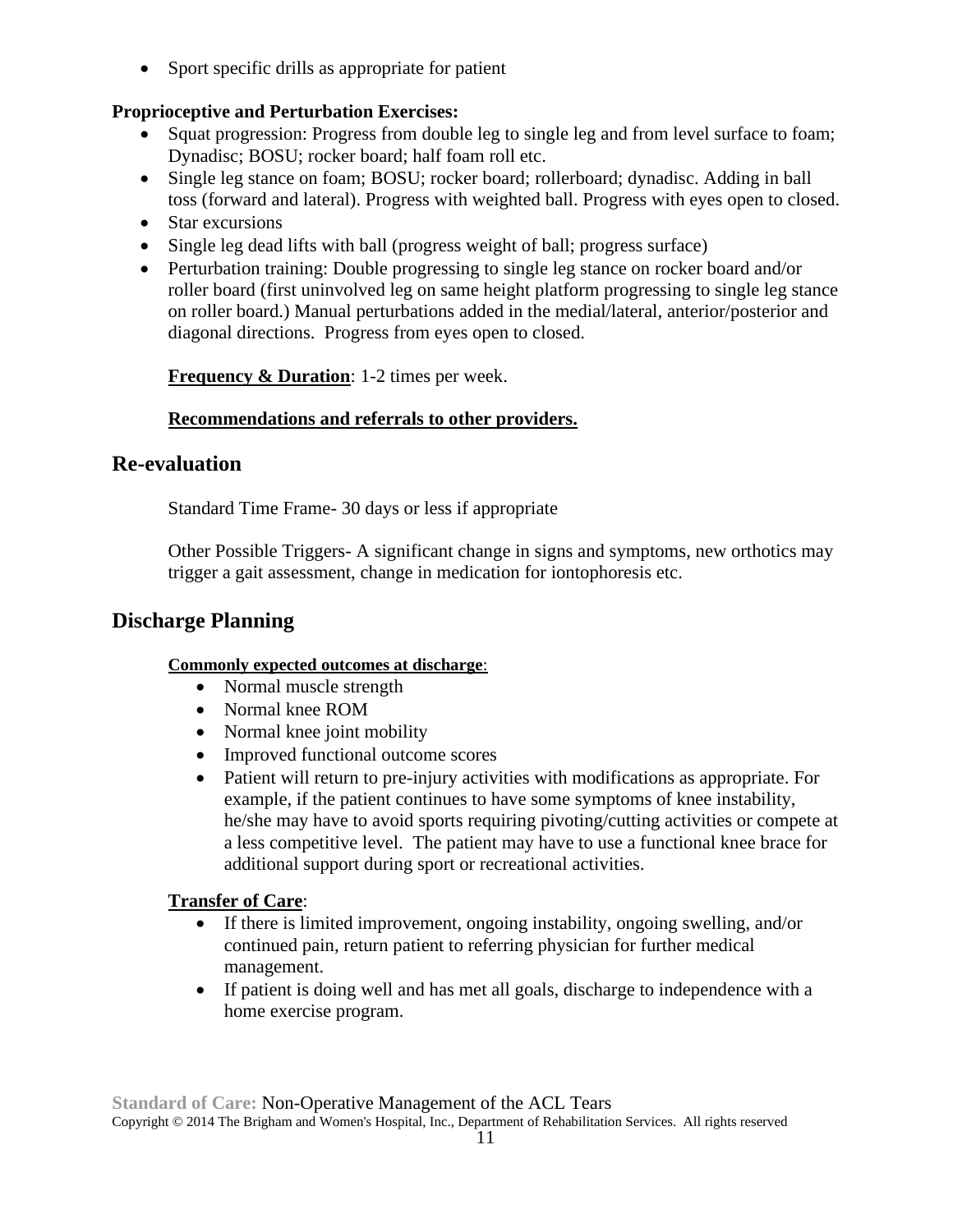#### **Patient's discharge instructions**

Educate regarding exercise guidelines and home exercise program. Educate regarding symptom management and activity modifications. If appropriate, educate regarding use of a functional knee brace during higher level activities. If there is return of pain or new pain and/or swelling, return to MD for assessment/evaluation.

**Authors: Reviewed by:** Heather Ransom, PT Philip Kidd, PT December, 2014

Saloni Doshi, PT Jaeson Kawadler, PT David Pirani, PT Janice McInnes, PT

# **Put on ELLUCID on 11 3 15....for created on 12 18 2014...due in 5 years. JMc**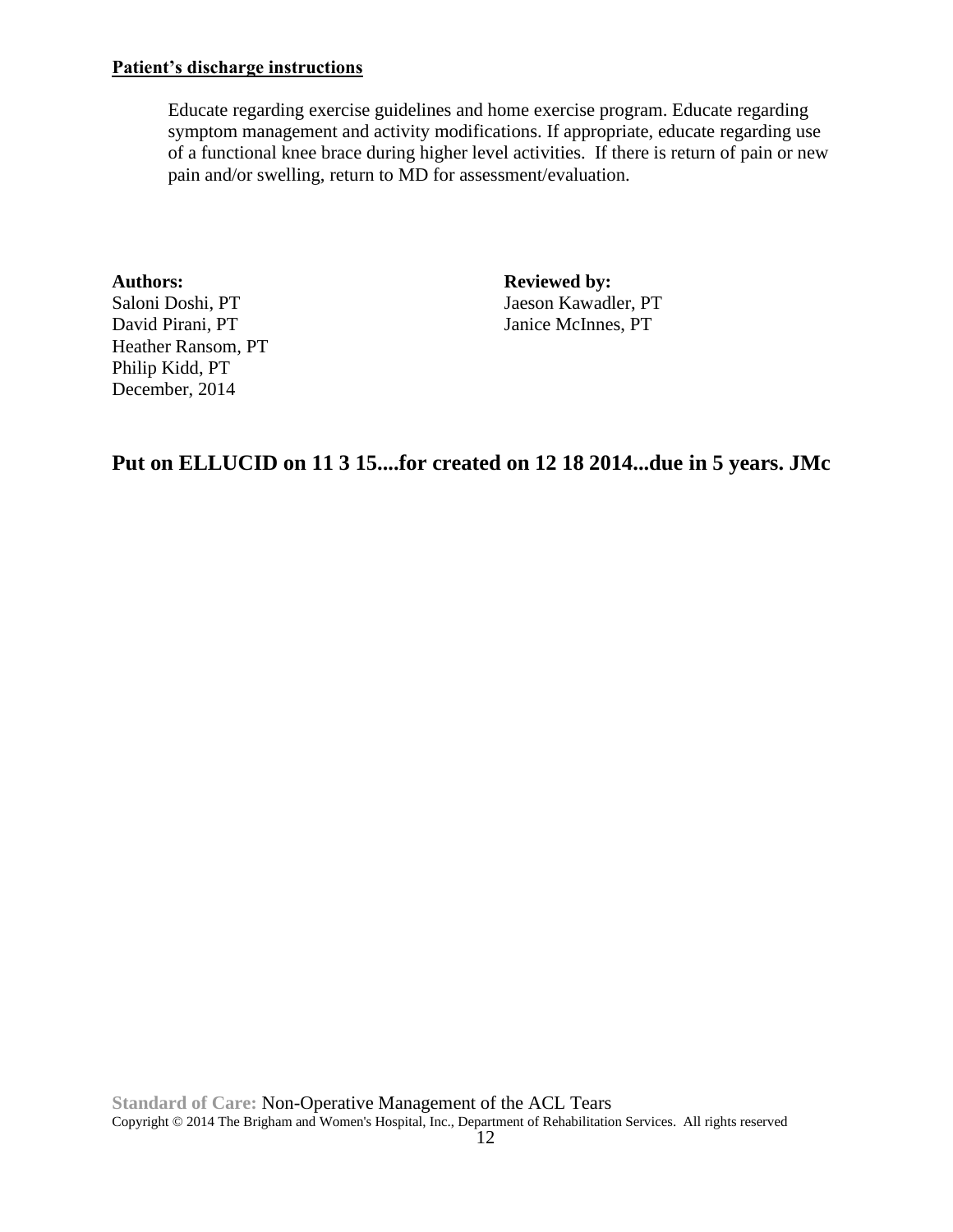# **Bibliography/Reference List**

1. Button K, van Deursen R, Price P. Classification of functional recovery of anterior cruciate ligament copers, non-copers, and adapters. *Br J Sports Med*. 2006;40(10):853-9; 859.

2. Duthon, V. B., Barea, C., Abrassart, S., Fasel, J. H., Fritschy, D., & Menetrey, J. (2006). Anatomy of the anterior cruciate ligament. *Knee Surgery, Sports Traumatology, Arthroscopy*;*14*(3): 204-213.

3. Eitzen, I, Moksnes, H, Snyder-Mackler L, Risberg MA. A Progressive 5-Week Exercise Therapy Program Leads to Significant Improvement in Knee Function Early After Anterior Cruciate Ligament Injury. *Journal of Orthopedic and Sports Physical Therapy*. 2010 Nov; 40(11): 705-721.

4. Fink C, Hoser C, Hackl W, Navarro RA, Benedetto KP. Long-term outcome of operative or nonoperative treatment of anterior cruciate ligament rupture--is sports activity a determining variable. *Int J Sports Med*. 2001;22(4):304-309.

5. Fitzgerald GK, Axe MJ, Snyder-Mackler L. Proposed practice guidelines for nonoperative anterior cruciate ligament rehabilitation of physically active individuals. *J Orthop Sports Phys Ther*. 2000;30(4):194-203.

6. Frobel RB, Roos HP, Roos EM, Roemer FW, Ranstam J, Lohmander LS. Treatment for acute anterior cruciate ligament tear: five year outcome of randomised trial. British Medicine Journal. 2013; 346: 1-12.

7. Hurd WJ, Axe MJ, Snyder-Mackler L. A 10-year prospective trial of a patient management algorithm and screening examination for highly active individuals with anterior cruciate ligament injury: Part 1, outcomes. *Am J Sports Med*. 2008;36(1):40-47.

8. Hurd WJ, Axe MJ, Snyder-Mackler L. A 10-year prospective trial of a patient management algorithm and screening examination for highly active individuals with anterior cruciate ligament injury: Part 2, determinants of dynamic knee stability. *Am J Sports Med*. 2008;36(1):48-56.

9. Kaplan, Y. Identifying individuals with an anterior cruciate ligament-deficient knee as copers and noncopers: a narrative literature review. *Journal of Orthopaedic & Sports Physical Therapy*,2001; *41*(10):758-766.

10. Meuffels, DE, Favejee MM, Vissers MM, Heijboer MP, Reijman M, Verhaar JAN. Ten year follow-up study comparing conservative versus operative treatment of anterior cruciate ligament ruptures. A matched-pair analysis of high level athletes. *British Journal of Sports Medicine*. 2009; 43: 347-351.

11. Meunier A, et al. Long-term results after primary repair or non-surgical treatment of anterior cruciate ligament rupture: a randomized study with a 15 year follow-up*. Scand J Med Sci Sports.* 2007 Jun; 17(3): 230-237.